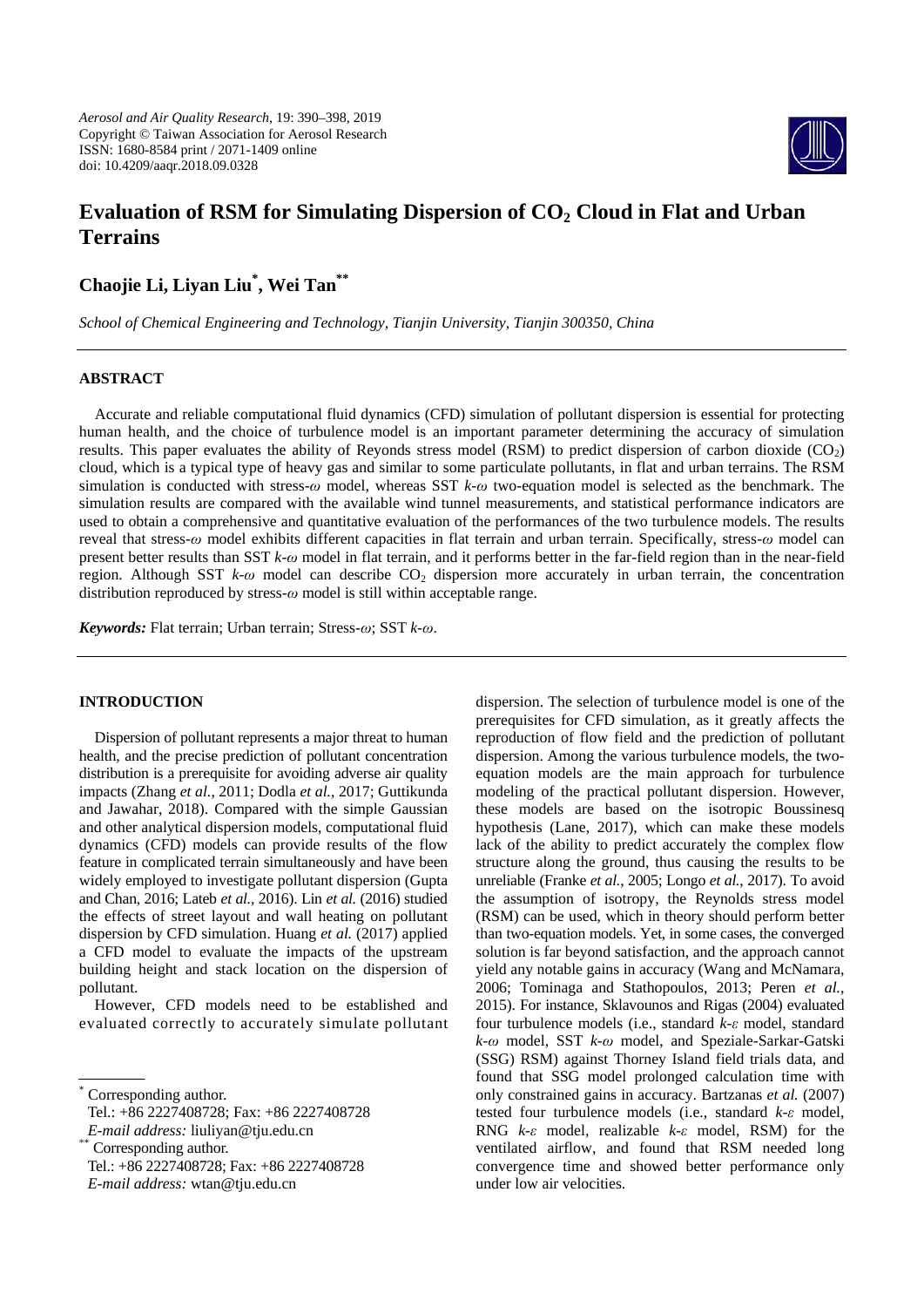However, careful inspection of the relevant studies, makes clear that solid conclusion cannot be drawn by simply evaluating the results of the limited number of cases. Therefore, additional research efforts are necessary to further evaluate the performance of RSM in certain cases. In light of this, the present research aims to test the ability of RSM to predict pollutant dispersion in two types of terrains. The first type is the flat terrain, where a relatively simple flow field is observed, while the second is the urban terrain, where the complicated flow structure is produced mainly due to geometric effects (Carpentieri *et al.*, 2015).

SST *k*-*ω* model is characterized by an advanced nearwall treatment, taking advantages of both the *k*-*ε* and *k*-*ω* models. It gets rid of the drawback of the standard *k*-*ε* model that unable to describe the near-wall zone, the drawback of the modified *k*-*ε* models that cannot capture information in the wake volume, and the drawback of the *k*-*ω* model that be sensitive to free stream (Li *et al.*, 2006; Lateb *et al.*, 2013; Yu and The, 2016). Thus, SST *k*-*ω* model is used as the reference point for the comparison of the results. Stress-*ω* model, one of the RSM type, uses the similar boundary condition for *ω* (Sharif and Guo, 2007). Thus, both models employ the same mesh densities and near-wall grid sizes, and the results are simply determined by the turbulence models themselves. Numerical simulation of  $CO<sub>2</sub>$  cloud dispersion in flat and urban terrains were carried out by means of SST *k*-*ω* model and stress-*ω* model, and the results were tested against the available experimental data obtained from the literatures (Xing *et al.*, 2013; Tan *et*   $al.$ , 2018). Also,  $CO<sub>2</sub>$  cloud is a typical type of heavy gas, and therefore the results can be conducive to the simulation of some particulate pollutants dispersion.

#### **TURBULENCE MODEL**

#### *SST k-ω Model*

SST *k*-*ω* turbulence model is a two-equation eddyviscosity model based on Boussinesq eddy viscosity assumption, taking both the advantage of *k*-*ω* model that performs better in the near-wall region and the advantage of standard *k*-*ε* model that is accurate and reliable for the flow outside the boundary layer, with a limiter evaluating the proper transport behavior of turbulent shear stress and a blending function transiting between *k*-*ω* model and *k*-*ε* model on the basis of the distance to the surface and on the flow variables. It has been proved to be able to predict flow field and pollutant dispersion in the atmosphere nicely (Eca and Hoekstra, 2011; Yu and The, 2016). SST is a good benchmark for higher fidelity models such as RSM, to determine if they can accurately predict the flow field distribution and pollutant dispersion (O'Brien *et al.*, 2018). Equations of the model are presented in the following:

*k*-equation

$$
\frac{\partial k}{\partial t} + U_j \frac{\partial k}{\partial x_j} = P_k - \beta^* k \omega + \frac{\partial}{\partial x_j} \left[ \left( v + \sigma_k v_t \right) \frac{\partial k}{\partial x_j} \right] \tag{1}
$$

*ω*-equation

$$
\frac{\partial \omega}{\partial t} + U_j \frac{\partial \omega}{\partial x_j} = \alpha S^2 - \beta \omega^2 + \frac{\partial}{\partial x_j} \left[ \left( v + \sigma_\omega v_t \right) \frac{\partial \omega}{\partial x_j} \right] + 2 \left( 1 - F_1 \right) \sigma_{w2} \frac{1}{\omega} \frac{\partial k}{\partial x_i} \frac{\partial \omega}{\partial x_i}
$$
\n(2)

The kinematic eddy viscosity is calculated from

$$
v_t = \frac{a_1 k}{\max(a_1 \omega, S F_2)}\tag{3}
$$

where *S* is the strain rate magnitude.

The closure coefficients and auxiliary relations are given by

$$
F_2 = \tanh\left\{ \left[ \max\left( \frac{2\sqrt{k}}{B^* \omega y}, \frac{500\nu}{y^2 \omega} \right) \right]^2 \right\}
$$
 (4)

where *y* is the distance to the next surface.

$$
P_k = \min\left(\tau_{ij} \frac{\partial U_i}{\partial x_j}, 10\beta^* k\omega\right)
$$
 (5)

$$
F_1 = \tanh\left\{ \left\{ \min\left[ \max\left( \frac{2\sqrt{k}}{B^* \omega y}, \frac{500\nu}{y^2 \omega} \right), \frac{4\sigma_{\omega 2} k}{CD_{\kappa \omega} y^2} \right] \right\}^4 \right\}
$$
 (6)

$$
CD_{\kappa\omega} = \max\left(2\rho\sigma_{\omega 2}\frac{1}{\omega}\frac{\partial k}{\partial x_i}\frac{\partial \omega}{\partial x_i}, 10^{-10}\right) \tag{7}
$$

The constants are summarized as  $\phi = \phi_1 F_1 + \phi_2 (1 - F_1)$ , with *ϕ* = *σk*, *σω*, *α*, *β*, *a*<sup>1</sup> = 0.31, *α*<sup>1</sup> = 5/9, *α*<sup>2</sup> = 0.44, *β*<sup>1</sup> = 3/40,  $\beta_2 = 0.0828$ ,  $\beta^* = 0.09$ ,  $\sigma_{k1} = 0.85$ ,  $\sigma_{k2} = 1$ ,  $\sigma_{\omega_1} = 0.5$ ,  $\sigma_{\omega^2} = 0.856$ .

#### *Stress-ω Model*

RSM (Launder *et al.*, 1975) resolves directly a transport equation for each term of the Reynolds stress tensor separately using differential equations, taking the anisotropy of turbulence into account and making up for the deficiencies of the Boussinesq approximation. According to the modeling of the pressure-strain and dissipation-rate terms, the CFD-Fluent provides numerous types of RSM. Stress-*ω* model, a stress-transport model based on the omega equation and Launder-Reece-Rodi (LRR) model (Launder *et al.*, 1975), is considered in this paper. Stress-*ω* model is similar to *k*-*ω* model, mainly reflected in the transport equation for *ω* and the wall boundary condition for *ω* (Sharif and Guo, 2007)*.* The model equations are expressed as follows: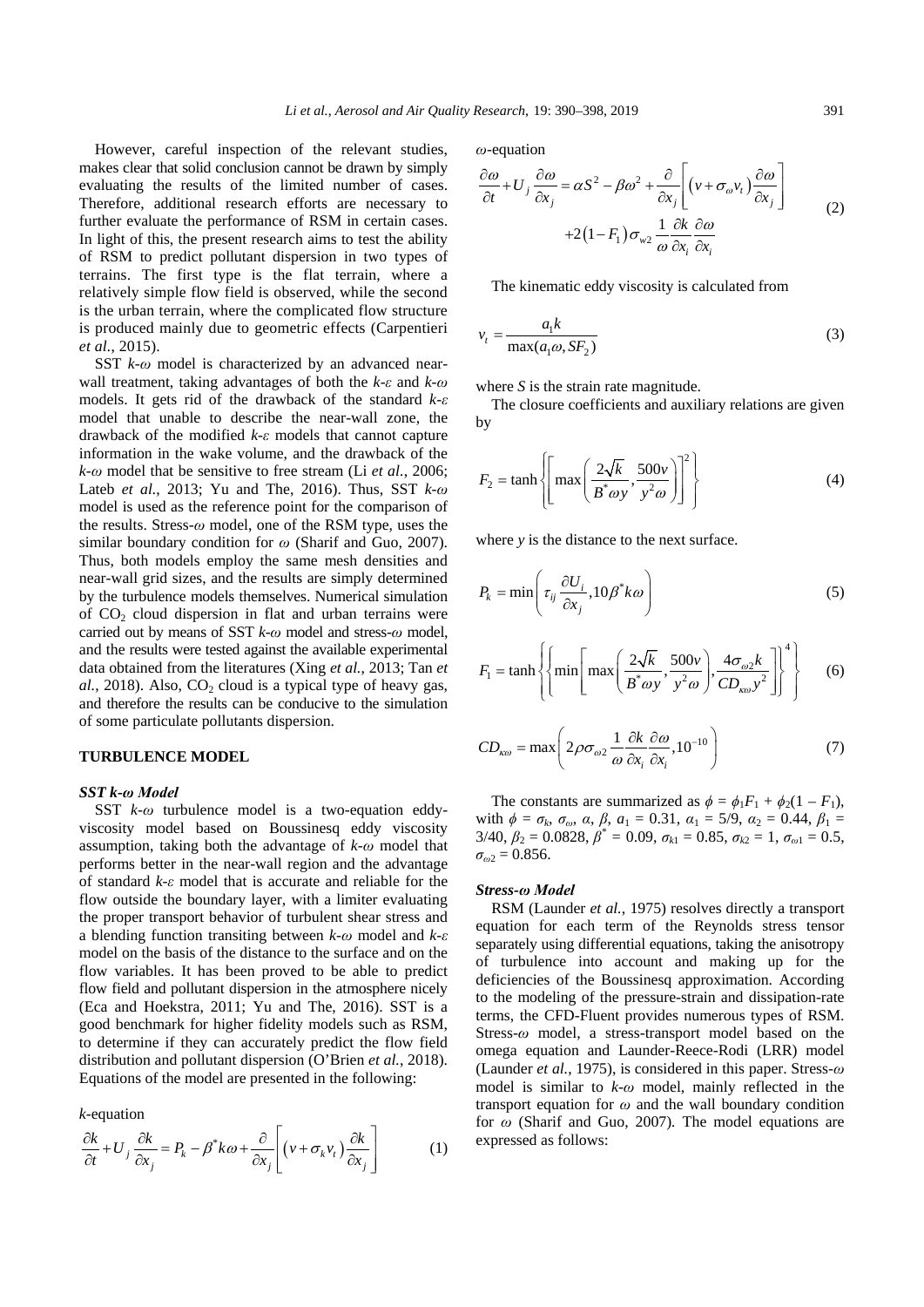Stress-equation

$$
\frac{\partial \tau_{ij}}{\partial t} + U_k \frac{\partial \tau_{ij}}{\partial x_k} = -P_{ij} + \frac{2}{3} \beta^* \omega k \delta_{ij} - \Pi_{ij} + \frac{\partial}{\partial x_k} \left[ \left( v + \sigma^* v_t \right) \frac{\partial \tau_{ij}}{\partial x_k} \right]
$$
\n(8)

*ω*-equation

$$
\frac{\partial \omega}{\partial t} + U_j \frac{\partial \omega}{\partial x_j} = \alpha \frac{\omega}{k} \tau_{ij} \frac{\partial U_i}{\partial x_j} - \beta \omega^2
$$

$$
+ \frac{\partial}{\partial x_j} \left[ \left( v + \sigma v_t \right) \frac{\partial \omega}{\partial x_j} \right]
$$
(9)

The pressure-strain correlation is given as

$$
\Pi_{ij} = \beta^* C_1 \omega \left( \tau_{ij} + \frac{2}{3} k \delta_{ij} \right) - \hat{\alpha} \left( P_{ij} - \frac{2}{3} P \delta_{ij} \right)
$$

$$
- \hat{\beta} \left( D_{ij} - \frac{2}{3} P \delta_{ij} \right) - \hat{\gamma} k \left( S_{ij} - \frac{1}{3} S_{kk} \delta_{ij} \right)
$$
(10)

where

$$
P_{ij} = \tau_{im} \frac{\partial U_j}{\partial x_m} + \tau_{jm} \frac{\partial U_i}{\partial x_m}
$$
 (11)

$$
D_{ij} = \tau_{im} \frac{\partial U_m}{\partial x_j} + \tau_{jm} \frac{\partial U_m}{\partial x_i}
$$
 (12)

$$
P = \frac{1}{2} P_{kk} \tag{13}
$$

The closure coefficients are defined as  $C_1 = 9/5$ ,  $C_2 =$ 13/25,  $\alpha = 13/25$ ,  $\sigma = 1/2$ ,  $\sigma^* = 1/2$ ,  $\beta_0 = 9/125$ ,  $\beta^*_{0} = 9/100$ ,

$$
\beta = \beta_0 f_\beta, \ \beta^* = \beta^* \delta f_\beta^*, \ \hat{\alpha} = \frac{8 + C_2}{11}, \ \hat{\beta} = \frac{8C_2 - 2}{11},
$$
\n
$$
\hat{\gamma} = \frac{60C_2 - 4}{55}, \ \ f_\beta = \frac{1 + 70\chi_\omega}{1 + 80\chi_\omega}, \ \ \chi_\omega = \left| \frac{\Omega_{ij}\Omega_{jk}S_{ki}}{\left(\beta_0^*\omega\right)^3} \right|,
$$
\n
$$
S_{ij} = \frac{1}{2} \left( \frac{\partial U_i}{\partial x_j} + \frac{\partial U_j}{\partial x_x} \right), \ \ \Omega_{ij} = \frac{1}{2} \left( \frac{\partial U_i}{\partial x_j} - \frac{\partial U_j}{\partial x_x} \right),
$$
\n
$$
\chi_k = \frac{1}{\omega^3} \frac{\partial k}{\partial x_j} \frac{\partial \omega}{\partial x_j}, \ \ f_{\beta^*} = \begin{cases} 1 & \text{if } \chi_k \le 0 \\ \frac{1 + 640\chi_k^2}{1 + 400\chi_k^2} & \chi_k > 0 \end{cases}
$$

# **STATISTICAL MODEL PERFORMANCE EVALUATION METHOD**

Five performance measures (Hanna *et al.*, 2004), including the fractional bias (FB), the geometric mean bias (MG), the normalized mean square error (NMSE), the geometric

variance (VG), and the fraction of predictions within a factor of two of observations (FAC2), defined as below, were used to obtain a comprehensive and quantitative evaluation of the performances of these two turbulence models for dispersion of  $CO<sub>2</sub>$  cloud.

$$
FB = \frac{\left(\overline{C}_O - \overline{C}_P\right)}{0.5\left(\overline{C}_O + \overline{C}_P\right)}
$$
(14)

$$
MG = \exp\left(\overline{\ln C_o} - \overline{\ln C_p}\right) \tag{15}
$$

$$
NMSE = \frac{\overline{(C_O - C_P)^2}}{\overline{C}_O \overline{C}_P}
$$
 (16)

$$
VG = \exp\left[\left(\ln C_o - \ln C_p\right)^2\right]
$$
 (17)

*FAC*2 = fraction of data that satisfy  $0.5 \leq C_p/C_o \leq 2.0$  (18)

where  $C_p$  was model predictions of concentration,  $C_o$  was observations of concentration, and  $\overline{C}$  was average over the data set.

According to the literature (Hanna *et al.*, 2004), FB = 0,  $MG = 1.0$ ,  $NMSE = 0$ ,  $VG = 1.0$  and  $FAC2 = 1.0$  represent the perfect model, and  $-0.3 <$  FB  $< 0.3$ ,  $0.7 <$  MG  $< 1.3$ , NMSE < 4,  $VG$  < 1.6 and 0.5 < FAC2 represent the acceptable range.

## **EVALUATION OF STRESS-***ω* **MODEL IN FLAT TERRAIN**

#### *Description of Wind Tunnel Experiment Considered*

This experiment (Xing *et al.*, 2013) conducted by the Beijing Institute of Technology was simulated, and the simulation results were compared with experimental data to conduct the evaluation of stress-*ω* model for simulating dispersion of  $CO<sub>2</sub>$  cloud in flat terrain. The experiment was implemented in a 6.4-m-wide, 5.2-m-high wind tunnel located in Zhangjiakou. The sonic anemometer was placed at the wind inlet at a height of 2 m to measure the wind speed. In the trials, the  $CO<sub>2</sub>$  inlet had a radius of 0.01 m and  $CO<sub>2</sub>$  of 99.9% by volume was oriented vertically upwards under atmospheric pressure, which could realize the simulation of pollutant dispersion from a point release at the ground level (Shen *et al.*, 2017; Wingstedt *et al.*, 2017). Four different cases with  $CO<sub>2</sub>$  flow rates of 166.7 L min<sup>-1</sup>, 200 L min<sup>-1</sup>, 250 L min<sup>-1</sup>, 300 L min<sup>-1</sup>, corresponding to the flow speeds of 8.8 m s<sup>-1</sup>, 10.6 m s<sup>-1</sup>, 13.3 m s<sup>-1</sup> and 15.9 m s–1 , were carried out. Ten sensors were arrayed in the central line through the jet nozzle along the downwind direction, with the distances of 0.5 m, 1 m, 1.5 m, 2 m, 2.5 m,  $3 m$ ,  $4 m$ ,  $6 m$ ,  $8 m$ ,  $10 m$ , to acquire  $CO<sub>2</sub>$  concentration data.

## *Fluent CFD Model Set-up*

The rectangular domain with a cross-section of 6.4 m  $\times$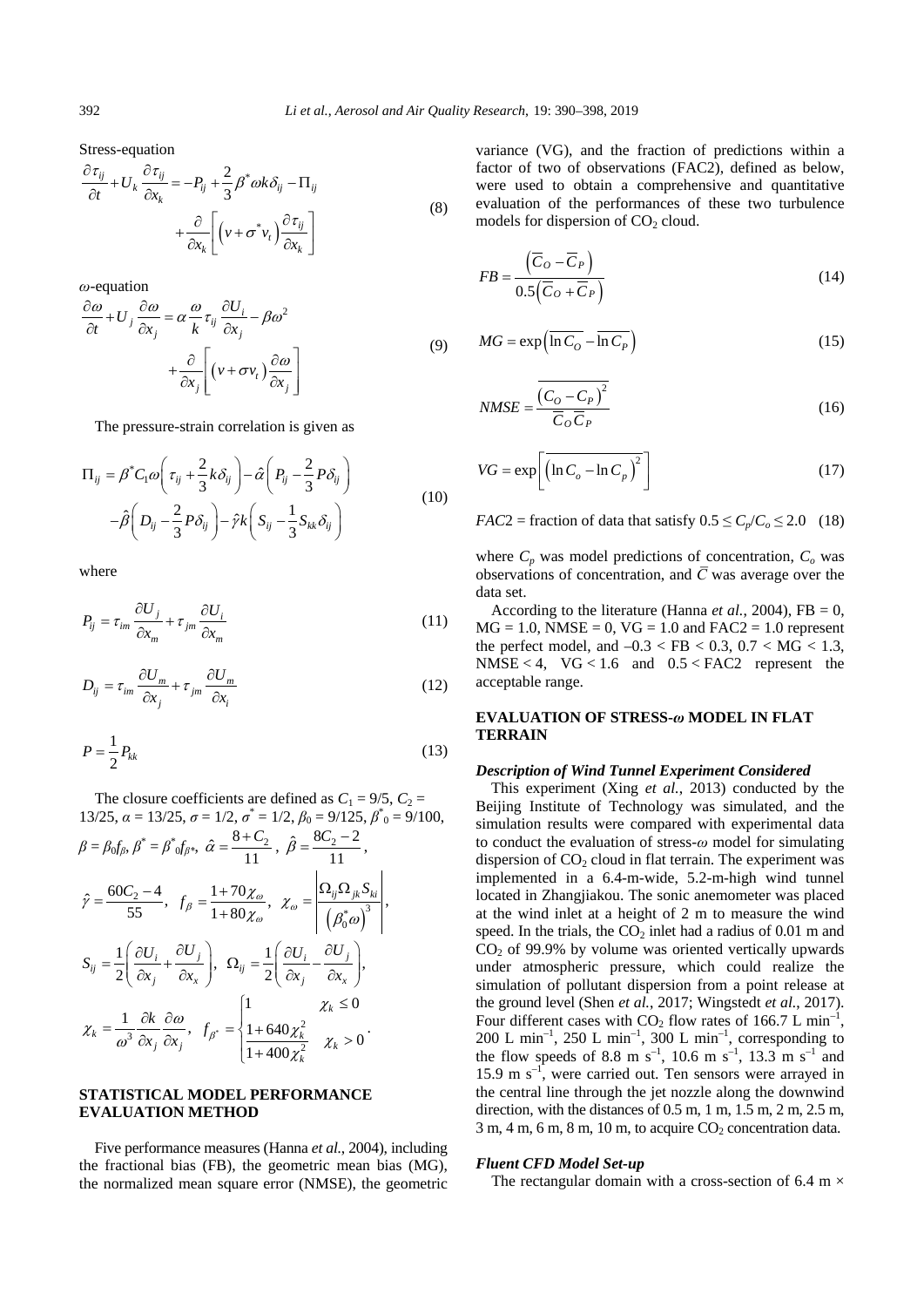5.2 m was developed in this work, as shown in Fig. 1. The front of the domain was air inlet, and the rear, named outlet, remained open to the atmosphere. The wind direction was parallel to the bottom from the front to the rear, and a fully developed flow can be established in the computational domain. Structural grid was adopted to discrete the computational domain. Three quantities of cells (i.e., 1133136, 1890864, and 3828672) were utilized to perform the grid sensitivity analysis. SST *k*-*ω* model was chosen here.  $CO<sub>2</sub>$  concentration in the central ground at 200 s after release with the flow speed of 8.8 m  $\bar{s}^{-1}$  was compared, as shown in Fig. 2. It was found that the change in the results was limited and the grid with 1890864 cells was chosen. The minimum horizontal grid size was about 0.0025 m at  $CO<sub>2</sub>$  inlet. The minimum grid size in the vertical direction was 0.02 m near the ground and expanding away from it with an expansion factor of 1.1 to 0.08 m.

Difference between the wind condition in the experiment and in the simulation can also lead to the deviation between the experimental and simulated cloud concentration (Garcia-Sanchez *et al.*, 2014; Weerasuriya *et al.*, 2018; Zhang *et al.*, 2018). The inlet boundary condition in the CFD simulation was obtained considering the local atmospheric stability class of "*F*" at the field site. The wind velocity profile was defined by the power law (Tominaga *et al.*, 2008; Wu *et al.*, 2014) to describe the boundary layer.

$$
U_Z = U_0 \times \left(\frac{Z}{Z_0}\right)^\alpha \tag{19}
$$

where, the reference velocity  $U_0$  and the reference height  $Z_0$  were respectively 0.37 m s<sup>-1</sup> and 2 m, and the value of the power-law exponent *α* was set as 0.3 according to the literature (Xing *et al.*, 2013). The power law profile was included into the FLUENT code through user-defined functions (UDFs). Air temperature and  $CO<sub>2</sub>$  temperature were obtained based on experimental data. The initial and boundary conditions are summarized in Table 1.

## *Comparison of CO2 Concentration with Various Turbulence Models*

The two cases with  $CO_2$  flow speeds of  $8.8 \text{ m s}^{-1}$  $(166.7 L min^{-1})$  and 13.3 m s<sup>-1</sup> (250 L min<sup>-1</sup>) were modeled, respectively. The simulation strategy involved a steadystate simulation for flow field and a transient simulation for  $CO_2$  cloud dispersion, with the time step of 0.05 s.  $CO_2$ concentration data in the central ground line parallel to the wind velocity at 200 s, when the flow field has been relatively steady, were measured. Figs. 3 and 4 show the comparisons between the experimental data and the simulation results using various turbulence models.

The comparisons between experimental data and simulation results show that both of the two turbulence models had a weak accuracy in the near-field region, where the source flow showed strong interaction with wind flow. With the vertical momentum of the source, vortices can be formed in both the upstream and downstream of  $CO<sub>2</sub>$ inlet, and the flow in the near-field region was dominated by the vortices (Wingstedt *et al.*, 2017). This created highly anisotropic turbulent structure. For the case with  $CO<sub>2</sub>$  flow speed of 8.8 m s<sup>-1</sup>, stress- $\omega$  model provided the better results in both near- and far-field regions in comparison to SST *k*-*ω* model, although SST *k*-*ω* model captured the maximum value and the position corresponding to the maximum value. Especially in the near-field region, SST  $k$ - $\omega$  model significantly underestimated  $CO_2$  concentration and the advantage of stress-*ω* model was more pronounced. For the case with  $CO_2$  flow speed of 13.3 m s<sup>-1</sup>, the simulation results from stress-*ω* model were in good agreement with the experimental data with respect to both the magnitude and trend. It successfully captured the position corresponding to the maximum value and the variation of  $CO<sub>2</sub>$  concentration in the near-field region that



**Fig. 1.** Computational grid for flat terrain.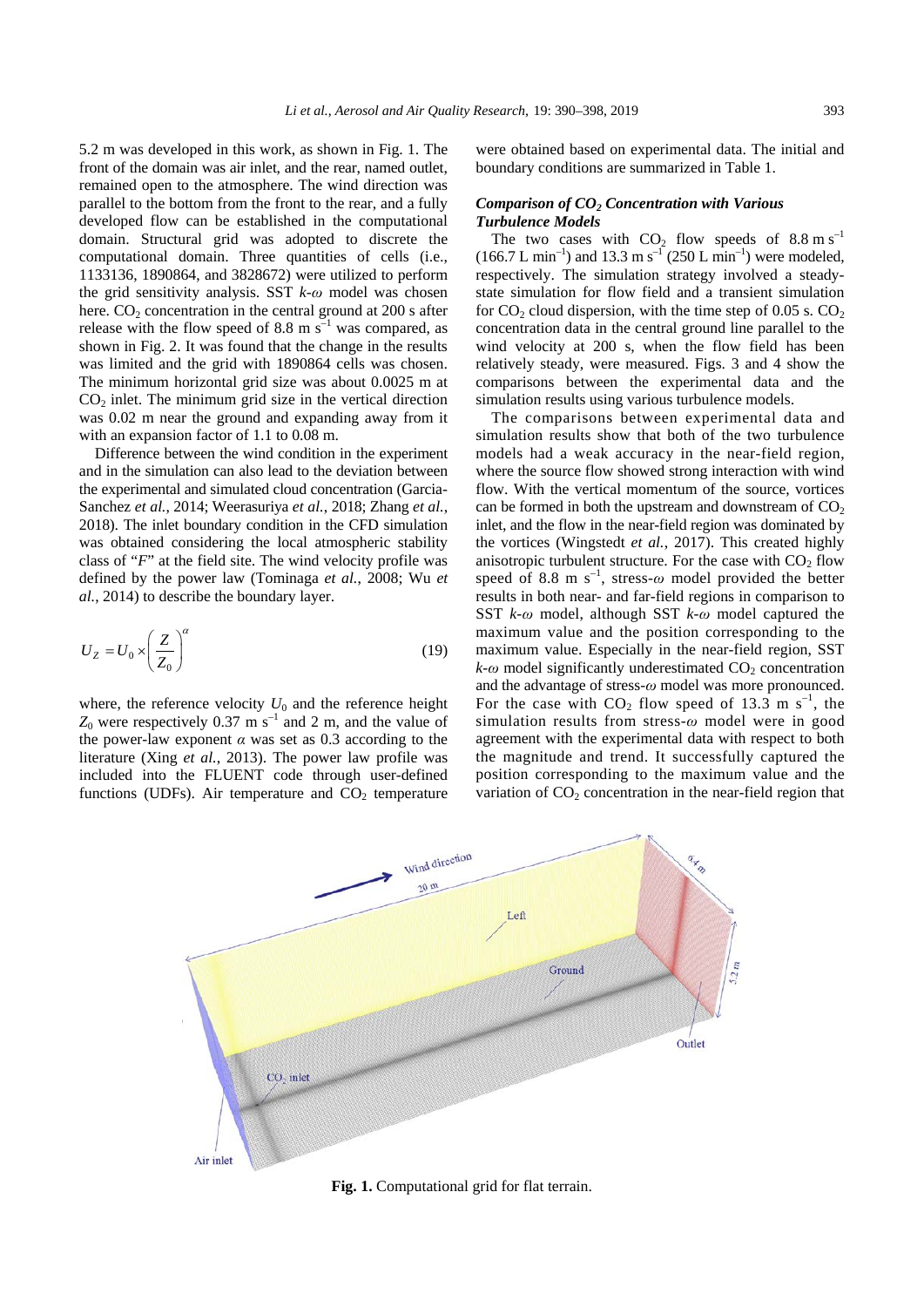

**Fig. 2.** Grid independence analysis for flat terrain.

Table 1. The boundary conditions used in the simulation for flat terrain.

| Parameters        | Setup                                  |
|-------------------|----------------------------------------|
| Air inlet         | Velocity-inlet                         |
| $CO2$ inlet       | Velocity-inlet                         |
| Ground            | Wall, roughness = $5 \times 10^{-3}$ m |
| Top, left, right  | Symmetry                               |
| Outlet            | Outflow                                |
| Air temperature   | 293 K                                  |
| $CO2$ temperature | 277 K                                  |

decreased firstly then increased with distance. Whereas, the results predicted by SST *k*-*ω* model exhibited different law that  $CO<sub>2</sub>$  concentration increased with distance. Also, the position of maximum point appeared a certain degree of deviation.

As shown in Table 2, all five performance measures for stress-*ω* model were within acceptable range. While, some measures for SST *k*-*ω* model were outside, as highlighted in gray. And the main reason is that the strong interaction between wind flow and source flow creates highly anisotropic turbulent structure in the near-field region, and SST *k*-*ω* model lacks the capacity to predict accurately the complex flow structure, causing the larger deviation between simulation result and experimental data. The results of the validation metrics support that stress-*ω* model can produce much better results compared with SST *k*-*ω* model in flat terrain. Therefore, the enhancement of accuracy of simulation results can be considered to be worth the increased computational time.

# **EVALUATION OF STRESS-***ω* **MODEL IN URBAN TERRAIN**

## *Description of Wind Tunnel Experiment Considered*

In this work, urban terrain was referred to as the street canyon, which was the basic element of urban fabric. In the street canyon, cloud concentration field was mainly



Fig. 3.  $CO<sub>2</sub>$  concentration in the central ground line parallel to wind flow with  $CO_2$  flow speed of 8.8 m s<sup>-1</sup>.



**Fig. 4.**  $CO<sub>2</sub>$  concentration in the central ground line parallel to wind flow with  $CO_2$  flow speed of 13.3 m s<sup>-1</sup>.

governed by the wind field induced by the geometric effects, consisting of wakes, stagnating zones, recirculation, and preferential paths (Park *et al.*, 2015; Mei *et al.*, 2016; Tominaga and Stathopoulos, 2016; Nosek *et al.*, 2017). The experiment (Tan *et al.*, 2018) focused on  $CO<sub>2</sub>$  cloud dispersion in the street canyon was simulated for the evaluation of stress-*ω* model in cloud dispersion in urban terrain. This experiment was carried out in a 0.75-m-wide, 0.5-m-high wind tunnel. Spires and roughness elements were installed in front of the building arrays to develop the boundary layer. The wind direction was perpendicular to the target street canyon. The incident velocity was measured in the wind tunnel with anemometer at the middle line upstream of the test section to calculate mean velocity and turbulence intensity profile. The reference mean velocity at the building height was 0.66 m s<sup>-1</sup> and the exponent  $\alpha$  in the power law profile was 0.308. The street canyons were modeled using box-shaped blocks and the  $CO<sub>2</sub>$  inlet was a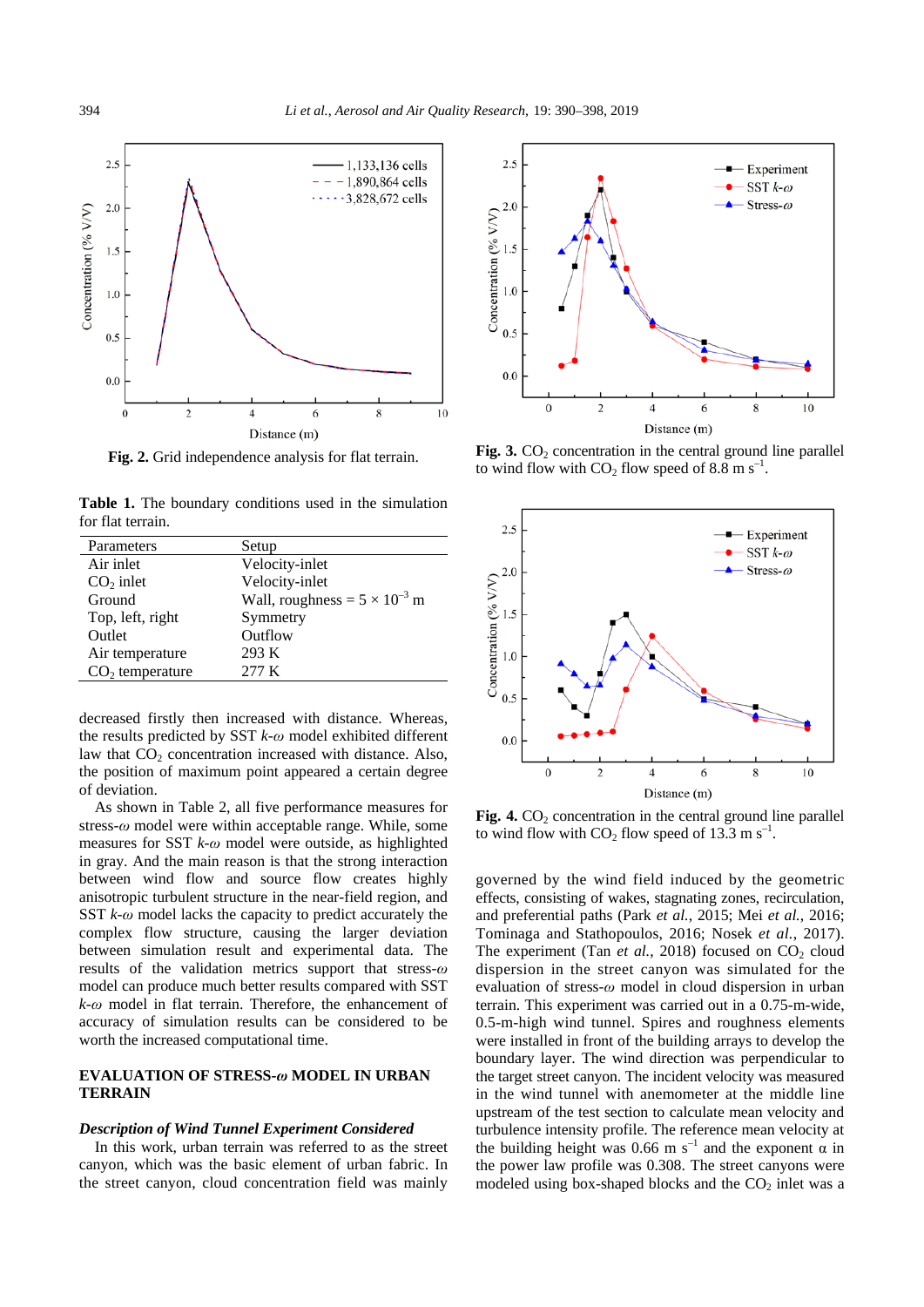| Flow rate $(m s^{-1})$ | Model              | FB            | MG          | <b>NMSE</b> | VG    | FAC <sub>2</sub> |
|------------------------|--------------------|---------------|-------------|-------------|-------|------------------|
| Perfect model          |                    |               | 1.0         |             | 1.0   | 1.0              |
| Acceptable range       |                    | $-0.3$ to 0.3 | $0.7 - 1.3$ | < 4.0       | < 1.6 | > 0.5            |
| 8.8                    | SST $k$ - $\omega$ | 0.166         | 1.618       | 0.252       | 2.282 | 0.8              |
|                        | Stress- $\omega$   | $-0.024$      | 0.946       | 0.0939      | 1.077 | 1.0              |
| 13.3                   | SST $k-\omega$     | 0.739         | 3.107       | 1.505       | 9.475 | 0.4              |
|                        | Stress- $\omega$   | 0.015         | 0.942       | 0.147       | 1.173 | 0.9              |

**Table 2.** Summary of the statistical performance for flat terrain.

circle with a radius of 0.0065 m located in the target canyon.  $CO<sub>2</sub>$  of 99.9% by volume was jetted vertically upwards at ground level with the flow rate of 4.48 L min–1 under atmospheric pressure, corresponding to the flow speed of  $0.5628 \text{ m s}^{-1}$ . These two box-shaped blocks used in the experiment had dimensions of  $0.2 \times 0.05 \times 0.05$  m<sup>3</sup>  $(L \times W \times H)$  and  $0.05 \times 0.05 \times 0.05$  m<sup>3</sup>  $(L \times W \times H)$ respectively, forming five streets connected through a streamwise street. Four sensors based on Infra-Red and detector technology were respectively located near the  $CO<sub>2</sub>$ inlet, on the leeward side, on the windward side and above the windward building to acquire  $CO<sub>2</sub>$  concentration data. Considering  $CO<sub>2</sub>$  inlet as the origin with  $\gamma$  measured as positive in the downwind direction and *z* positive upwards, the four measuring points' coordinates were respectively Point 1 (0, –0.025, 0.025), Point 2 (0.125, –0.025, 0.025), Point 3 (0.125, 0.025, 0.025), and Point 4 (0, 0.05, 0.05).

#### *Fluent CFD Model Set-up*

The size of the domain was determined following the wind-tunnel geometry, with width 0.75 m, and height 0.5 m, as shown in Fig. 5. A fully structured grid was built. SST *k*-*ω* model was also chosen to perform grid-sensitivity analysis among three types of grids, with the number of 1380774, 3183462 and 6135432. Fig. 6 shows the influence

of grid size on  $CO<sub>2</sub>$  concentration in the centerline of the street at  $z = 0.025$  m and at 15 s after release. The grid with 3,183,462 cells was selected keeping in view both the computing time and the solution accuracy. The grid size in the canyon was 0.005 m and expanding away from it to 0.01 m. Further refinement close to walls and ground was performed.

The inlet boundary conditions used in the simulation were based on the measured incident vertical profiles of mean wind velocity and turbulence intensity in the wind tunnel experiment. The vertical profiles of mean wind velocity, turbulent kinetic energy and its specific dissipation rate were used to describe the variation of wind as a function of height.

$$
\frac{\overline{v}(z)}{\overline{v}(z_H)} = \left(\frac{z}{z_H}\right)^{0.308}
$$
\n(20)

where  $\bar{v}(z)$  was the mean velocity at z.

$$
k(z) = 1.5 \cdot \overline{v}^2 \left( z_H \right) \cdot I^2 \left( z_H \right) \cdot \left( \frac{z_H}{z} \right)^{0.566} \tag{21}
$$

where *I* was the turbulence intensity.



**Fig. 5.** Computational grid for urban terrain.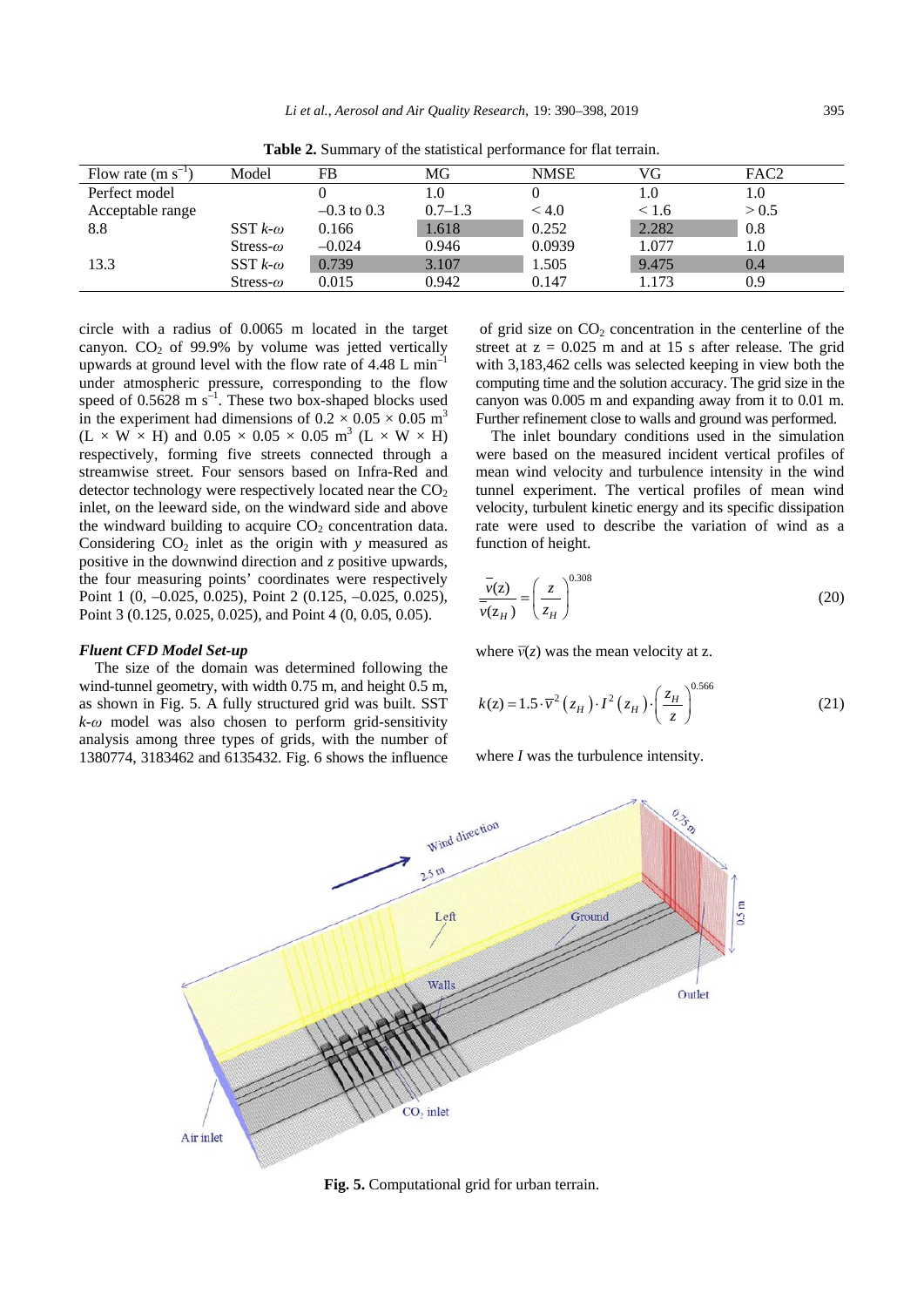

**Fig. 6.** Grid independence analysis for urban terrain.

$$
\omega(z) = \frac{2.236 \cdot \overline{v}(z_H) \cdot I(z_H) \cdot \left(\frac{z_H}{z}\right)^{0.595}}{L_H}
$$
(22)

where *L* was turbulence integral scale.

According to the experiment,  $CO<sub>2</sub>$  was released at an average speed of  $0.5628$  m s<sup>-1</sup>. The initial and boundary conditions used in the simulation are shown in Table 3.

## *Comparison of CO2 Concentration with Various Turbulence Models*

The time step was  $1 \times 10^{-3}$  s in the transient simulation to assure Courant number was less than 1. The calculation was carried out up to  $t = 15$  s, by which time  $CO<sub>2</sub>$  concentration had reached a relative stable value.  $CO<sub>2</sub>$  concentration data at the measuring points were calculated. As shown in Fig. 7,  $CO<sub>2</sub>$  concentration in urban terrain was larger than in flat terrain due to the blocking effect of spreading downstream. Simulation results reproduced by stress-*ω* model agreed worse with experimental data at all the four measuring points. It underestimated  $CO<sub>2</sub>$  concentration near the  $CO<sub>2</sub>$ inlet and on the windward side, and overestimated the concentration on the leeward side and above the windward building. However, SST *k*-*ω* model underestimated the concentration above the windward building, overestimated the concentration on both the leeward side and windward building, and had the closest coincidence with experimental data near the  $CO<sub>2</sub>$  inlet.

As shown in Table 4, the simulation results from the two turbulence models were all within acceptable range. And the results also reveal that the performance of stress-*ω* model was worse than that of SST *k*-*ω* model. This may be due to two reasons. The first is that stress-*ω* model requires more empirical data which can vary from one flow to another, and the advantage itself for complex turbulent flow in urban terrain may be not significant. The second is that an advanced near-wall treatment may play a more important role than the consideration of turbulence anisotropy. In

**Table 3.** The boundary conditions used in the simulation for urban terrain.

| Parameters        | Setup                         |
|-------------------|-------------------------------|
| Air inlet         | Velocity-inlet                |
| $CO2$ inlet       | Velocity-inlet                |
| Ground, walls     | Wall, roughness = $10^{-5}$ m |
| Top, left, right  | Symmetry                      |
| Outlet            | Outflow                       |
| Air temperature   | 290.8 K                       |
| $CO2$ temperature | 290.8 K                       |



**Fig. 7.**  $CO<sub>2</sub>$  concentration at the measuring points.

other words, the advantage of SST *k*-*ω* that automatically switches between the low- and high-Re number *ω* formulation is more significant for the prediction accuracy of flow structure in urban terrain. Coupled with the extra computational effort for the higher number of differential equations, stress-*ω* model still needs further investigation and optimization for accounting for various effects of complex turbulent flow in urban terrain.

#### **CONCLUSIONS**

This paper performs a comparison of  $CO<sub>2</sub>$  concentration data obtained by SST *k*-*ω* model (as the benchmark) and stress-*ω* model with the available wind tunnel test data, to evaluate the applicability and accuracy of RSM for simulating cloud dispersion in flat terrain and urban terrain. The results reflect that stress-*ω* model shows better agreement with experimental data compared to SST *k*-*ω* model in flat terrain. And it performs better in the far field than in the near-field region. The performance measures for stress-*ω* model are all within acceptable range, while some measures for SST *k*-*ω* model are outside. For urban terrain, the performance of stress-*ω* turbulence model is worse than that of SST *k*-*ω* model, although the simulation results are still within acceptable range. This leads to the conclusion that the capacity of RSM is concerned with its application scenario. Specially, stress-*ω* model exhibits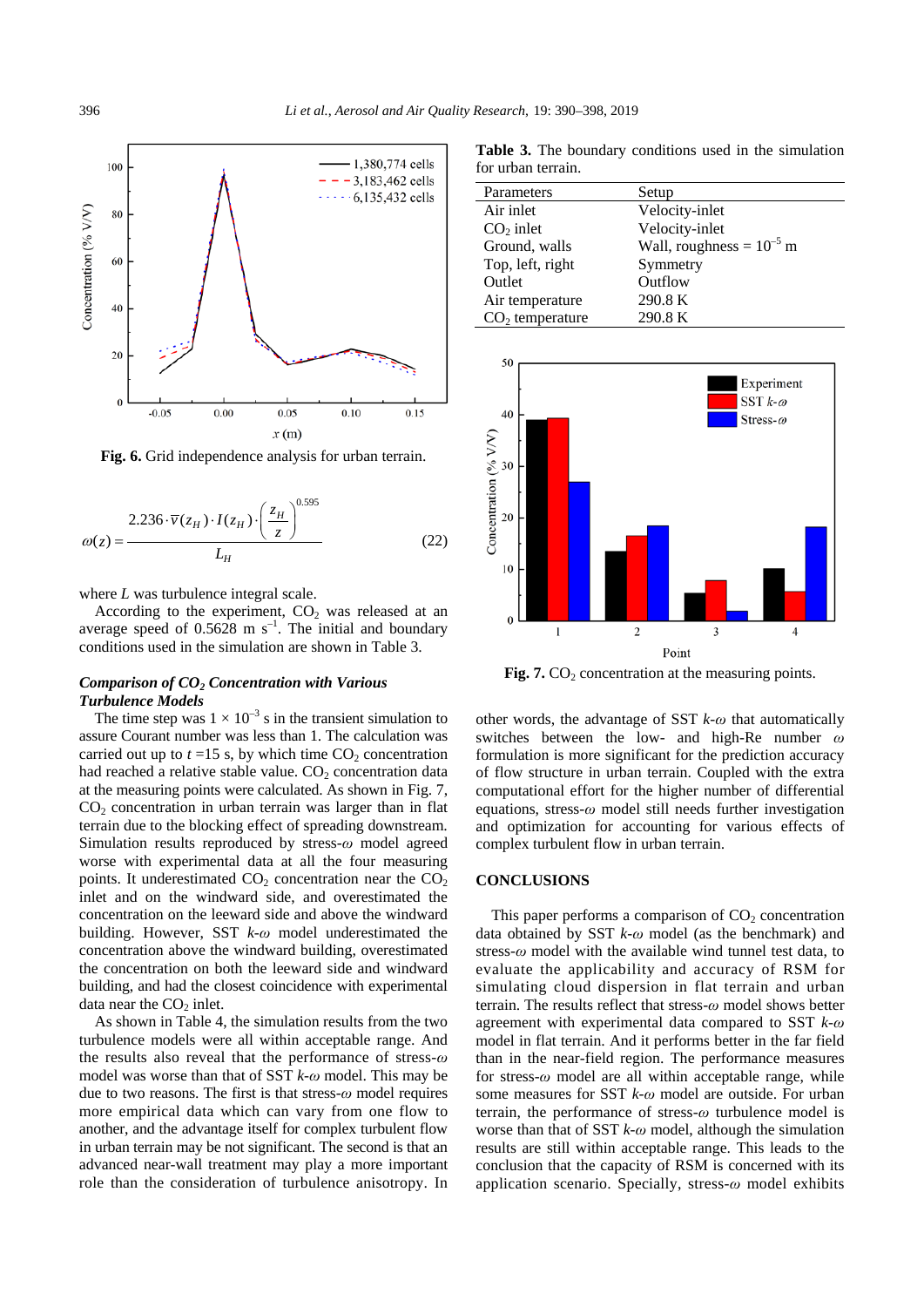| Model            | FB            | MG          | <b>NMSE</b>  | VG         | FAC2  |
|------------------|---------------|-------------|--------------|------------|-------|
| Perfect model    |               |             |              |            | 1.0   |
| Acceptable range | $-0.3$ to 0.3 | $0.7 - 1.3$ | $<$ 4.0 $\,$ | $\leq 1.6$ | > 0.5 |
| SST $k-\omega$   | $-0.021$      | 0.993       | 0.0297       | 1.138      | 1.0   |
| Stress- $\omega$ | 0.037         | .133        | 0.221        | . . 504    | 0.75  |

**Table 4.** Summary of the statistical performance for urban terrain.

better performance for simulation of the relatively simple flow field in flat terrain and SST *k*-*ω* model is still ascendant for the complicated flow structure in urban terrain. The conclusions are of primary importance when deciding which turbulence model to use and drafting guidelines on the use of CFD for the simulation of pollutant dispersion in flat and urban terrains.

It is recommended that the comparison of two-equation model and RSM be made in different terrain conditions. Also, additional experimental data examining the flow structure are necessary to provide a quantitative explanation for the limitation of turbulence models.

## **ACKNOWLEDGMENTS**

This work was supported by The National Key Research and Development Program of China (grant number 2016YFC0801900); Tianjin Science and Technology Planning Project (grant number 15ZCZDSF00550).

#### **NOMENCLATURE**

- *k* Turbulent kinetic energy
- *t* Time
- *ε* Turbulent dissipation rate
- *ω* Specific turbulent dissipation rate
- *δij* Kronecker delta function
- *δ* Boundary layer thickness
- *v* Turbulence dynamic viscosity
- *vt* Turbulence kinematic viscosity
- *ρ* Density
- *τij* Reynolds stress tensor
- The strain rate magnitude
- *Pk* The production limiter to prevent turbulence buildup in stagnation regions
- *U* Velocity vector
- $i, j$  Grid node in *x* and *y* direction
- $\Omega_{ii}$  The mean-strain-rate tensor
- *Ski* The mean-rotation-tensor

## **REFERENCES**

- Bartzanas, T., Kittas, C., Sapounas, A.A. and Nikita-Martzopoulou, C. (2007). Analysis of airflow through experimental rural buildings: Sensitivity to turbulence models. *Biosyst. Eng.* 97: 229–239.
- Carpentieri, M. and Robins, A.G. (2015). Influence of urban morphology on air flow over building arrays. *J. Wind Eng. Ind. Aerodyn.* 145: 61–74.
- Dodla, V.B.R., Gubbala, C.S. and Desamsetti, S. (2017). Atmospheric dispersion of  $PM_{2.5}$  precursor gases from

two major thermal power plants in Andhra Pradesh, India. *Aerosol Air Qual. Res.* 17: 381–393.

- Eca, L. and Hoekstra, M. (2011). Numerical aspects of including wall roughness effects in the SST *k*-*ω* eddyviscosity turbulence model. *Comput. Fluids* 40: 299– 314.
- Franke, M., Wallin, S. and Thiele, F. (2005). Assessment of explicit algebraic Reynolds-stress turbulence models in aerodynamic computations. *Aerosp. Sci. Technol.* 9: 573–581.
- Garcia-Sanchez, C., Philips, D.A. and Gorle, C. (2014). Quantifying inflow uncertainties for CFD simulations of the flow in downtown Oklahoma City. *Build. Environ.* 78: 118–129.
- Gupta, S. and Chan, S. (2016). A CFD based explosion risk analysis methodology using time varying release rates in dispersion simulations. *J. Loss Prev. Process Ind.* 39: 59–67.
- Guttikunda, S.K. and Jawahar, P. (2018). Evaluation of particulate pollution and health impacts from planned expansion of coal-fired thermal power plants in India using WRF-CAMx modeling system. *Aerosol Air Qual. Res.* 18: 3187-3202.
- Hanna, S.R., Hansen, O.R. and Dharmavaram, S. (2004). FLACS CFD air quality model performance evaluation with Kit Fox, MUST, Prairie Grass, and EMU observations. *Atmos. Environ.* 38: 4675–4687.
- Huang, Y.D., Song, Y., Xu, X., He, W.R. and Kim, C.N. (2017). Impacts of upstream building height and stack location on pollutant dispersion from a rooftop stack. *Aerosol Air Qual. Res.* 17: 1837–1855.
- Lane, G.L. (2017). Improving the accuracy of CFD predictions of turbulence in a tank stirred by a hydrofoil impeller. *Chem. Eng. Sci.* 169: 188–211.
- Lateb, M., Masson, C., Stathopoulos, T. and Bedard, C. (2013). Comparison of various types of k-epsilon models for pollutant emissions around a two-building configuration. *J. Wind Eng. Ind. Aerodyn.* 115: 9–21.
- Lateb, M., Meroney, R.N., Yataghene, M., Fellouah, H., Saleh, F. and Boufadel, M.C. (2016). On the use of numerical modelling for near-field pollutant dispersion in urban environments - A review. *Environ. Pollut.* 208: 271–283.
- Launder, B.E., Reece, G.J. and Rodi, W. (1975). Progress in the development of a Reynolds-stress turbulence closure. *J. Fluid Mech.* 68: 537–566.
- Li, X.X., Liu, C.H., Leung, D.Y.C. and Lam, K.M. (2006). Recent progress in CFD modelling of wind field and pollutant transport in street canyons. *Atmos. Environ.* 40: 5640–5658.
- Lin, L., Hang, J., Wang, X.X., Wang, X.M., Fan, S.J., Fan,